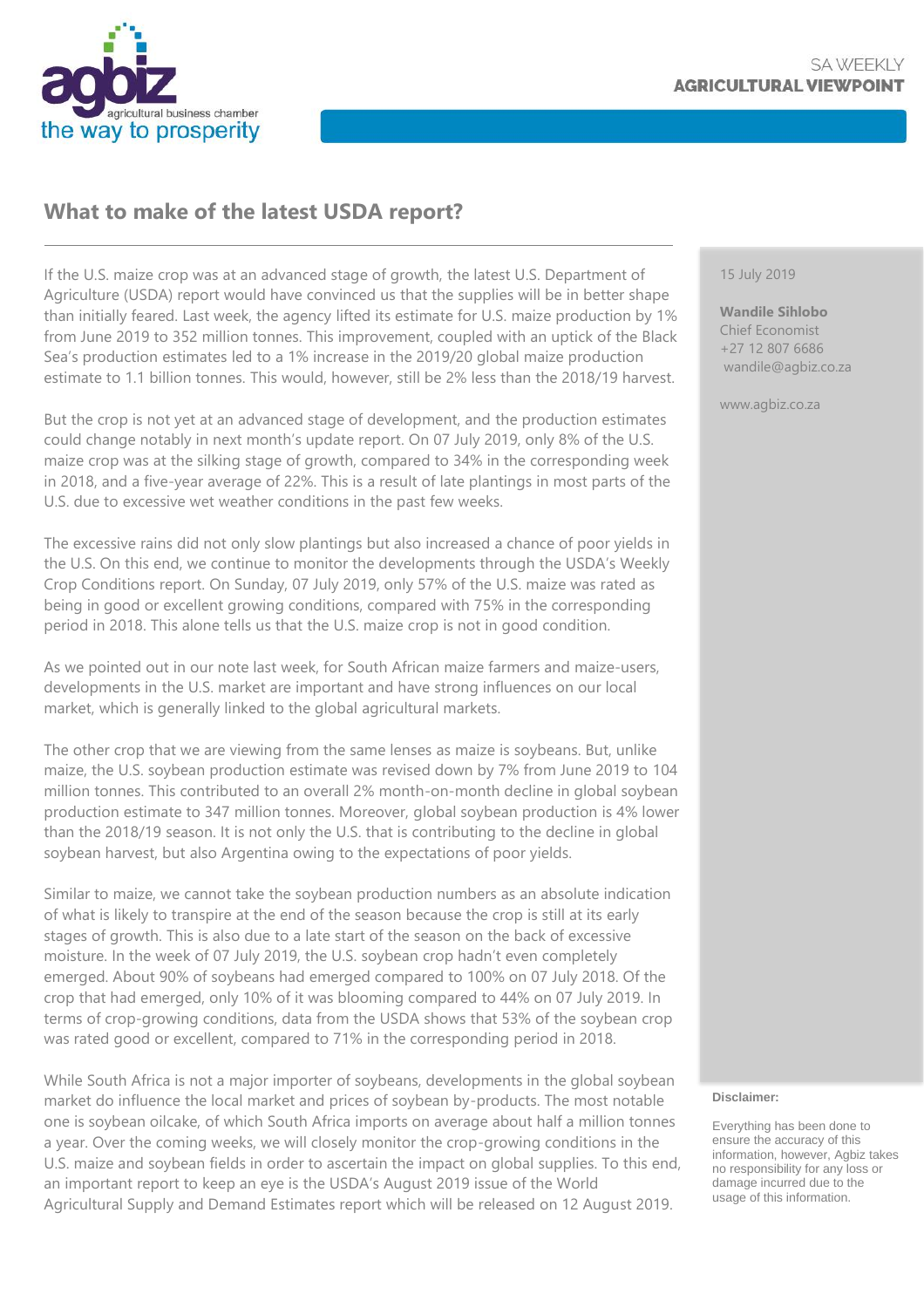# **Poor maize yields in the North West province of SA**

We are concerned about the maize yields in North West. Our recent interaction with farmers in areas that have recently harvested within the province points to lower than expected yields. Farmers in areas around Lichtenburg report maize yields of about 2.2 tonnes per hectare, compared to expectations of the average yield of 3.4 tonnes per hectare across the province.<sup>1</sup>

While it is still early to make a pronouncement on the province's maize fortunes, if yields would average at levels lower than the Crop Estimates Committee's 3.4 tonnes per hectare for the province, then South Africa's overall maize expectations of 10.9 million tonnes would have to be lowered somewhat. This would largely be on white maize which is predominantly produced in North West. For perspective, the North West is a key contributor to South Africa's maize production, accounting for an average of 15% to the country's maize.

If we look beyond North West, the maize harvest process is underway in most parts of South Africa. As set out in our note last week, the data point that gives a good sense of the area harvest thus far is SAGIS's producer deliveries data which is updated every Wednesday.

The available data suggests that about 48% of South Africa's maize had already been delivered to commercial silos in the week of 05 July 2018.<sup>2</sup> Over two-thirds of this is yellow maize, due to the fact that the eastern parts of South Africa where yellow maize is predominantly grown experienced relatively good weather conditions which permitted plantings at the start of the season. Meanwhile, white maize, which is mainly produced in the western regions of South Africa is still at the early stages of harvesting due to late plantings.

Overall, there is likely to be good progress in harvesting over the next couple of weeks across the country, with minimal interruptions from the weather front. The weather forecast for this week shows clear skies over maize-growing areas of the country, as illustrated in Figure 2.

In terms of pricing, both white and yellow maize traded sideways over the past few days. The ongoing harvest process has had minimal impact on prices. On 11 July 2019, yellow and white maize prices traded at R2 899 per tonne and R2 789 per tonne, respectively up by 40% and 34% from the corresponding period last year (Figure 1).



#### **Figure 1: South Africa's maize prices**

Source: JSE, Agbiz Research

 $\overline{a}$ 

*Crop yields are lower than expected in North West*

*Roughly 48% of South Africa's maize has already been harvested*

*White and yellow maize prices are up by 40% y/y and 34% y/y respectively*

<sup>&</sup>lt;sup>1</sup> In the 20117/18 production season, North West average maize yields were at 4.4 tonnes per hectare, and the fiveyear average yield, up to 2017/18, is 3.7 tonnes per hectare (swayed down by the yield levels of the drought years). <sup>2</sup> If we add early deliveries for March and April 2019, which equals to 266 943 tonnes to the 4.7 million tonnes of maize deliveries as of 05 July 2019, and subtract 550 000 tons of on-farm maize usage from the maize production estimate of 10.9 million tons, about 48% of South Africa's maize crop has been harvested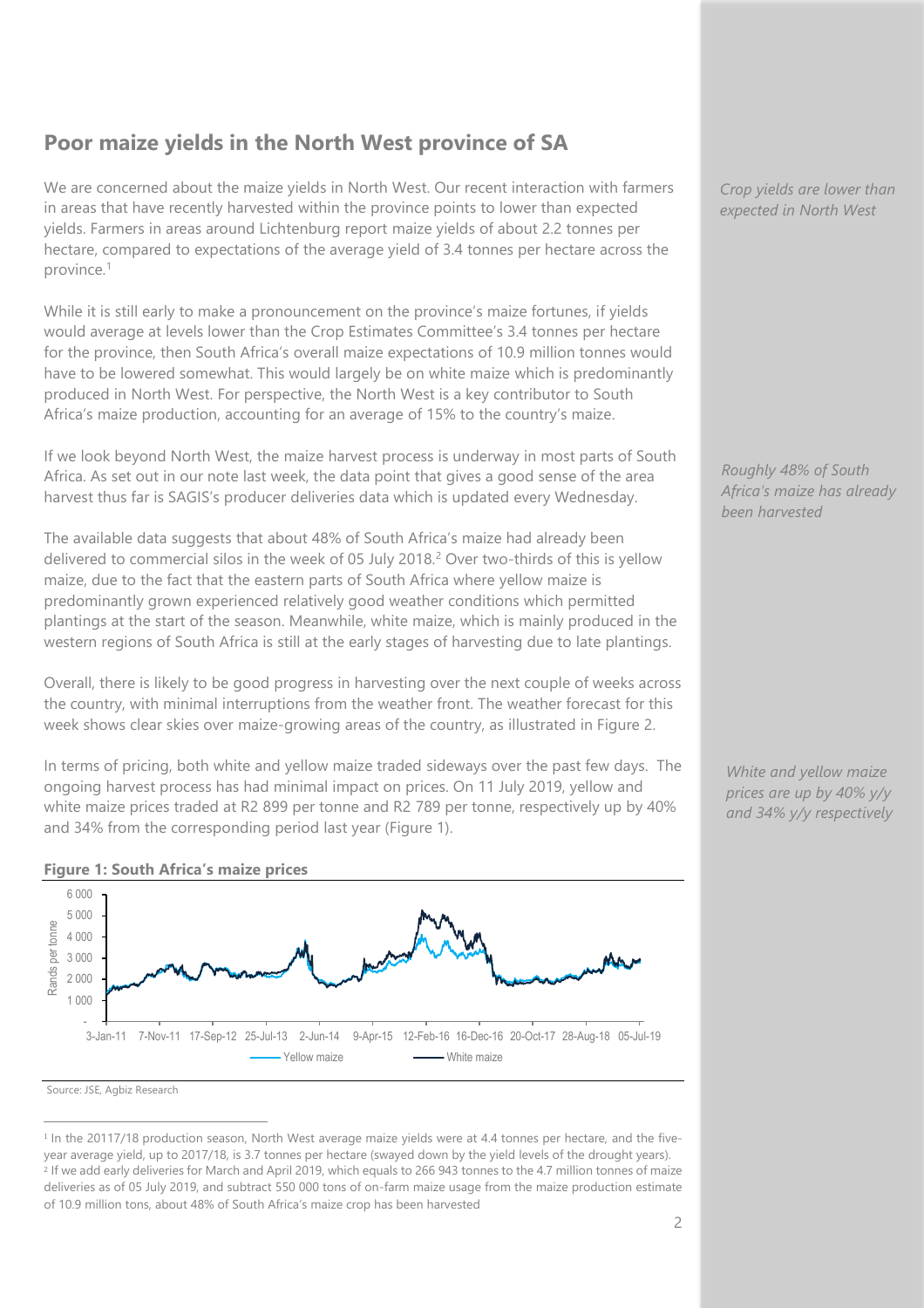### **Data preview**

This is a quiet week on the agricultural data front. On the domestic front, there are two important data points; on Wednesday SAGIS will release the grain producer deliveries data and weekly grain trade data on Thursday.

We have discussed the producer deliveries in the prior section of this report, specifically maize. From a grain-trading perspective, the data will mainly be for maize and wheat. In terms of maize, this week's data will show activity for the week of 12 July 2019, which is the eleventh week since the start of the 2019/20 marketing year. The first ten weeks' exports amounted to 190 531 tonnes. We expect South Africa to remain a net exporter of maize in the 2019/20 marketing year, although the volume will most likely fall by half from the previous year to about 1.1 million tonnes. This is under the assumption that domestic maize production could amount to 10.9 million tonnes.

At the same time, we expect imports of about 450 000 tonnes, all yellow maize, mainly for the coastal provinces of the country. This is up from an estimated 171 500 tonnes in the 2018/19 marketing year. The country has thus far imported 66 308 tonnes of yellow maize, all from Argentina.

In terms of wheat, South Africa remains a net importer, although the recovery in the country's 2018/19 domestic wheat production will lead to a decline in imports this season. South Africa's 2018/19 wheat imports could fall by 36% from the previous season to about 1.4 million tonnes. So far, the country has imported about 62% of the seasonal forecast. The leading suppliers have been Germany, Russia, Lithuania, Canada, Czech Republic, the U.S. and Latvia, amongst others.

Aside from local data releases, on Tuesday we will keep a close eye on the budget vote speech in Parliament from the Minister of Land Reform, Agriculture and Rural Development.

On the global front, this will be a quiet week with the only key data release being the U.S. Crop Progress report, which will be released by the USDA in the evening today (Monday). This particular report will give us a sense of the crop conditions there, and also an indication of the potential yields in the U.S., as explained in the introductory section of this note.

*While South Africa will be a net exporter of maize in the 2019/20 marketing year, there will be imports of around 450 000 tonnes. This will all be yellow maize*